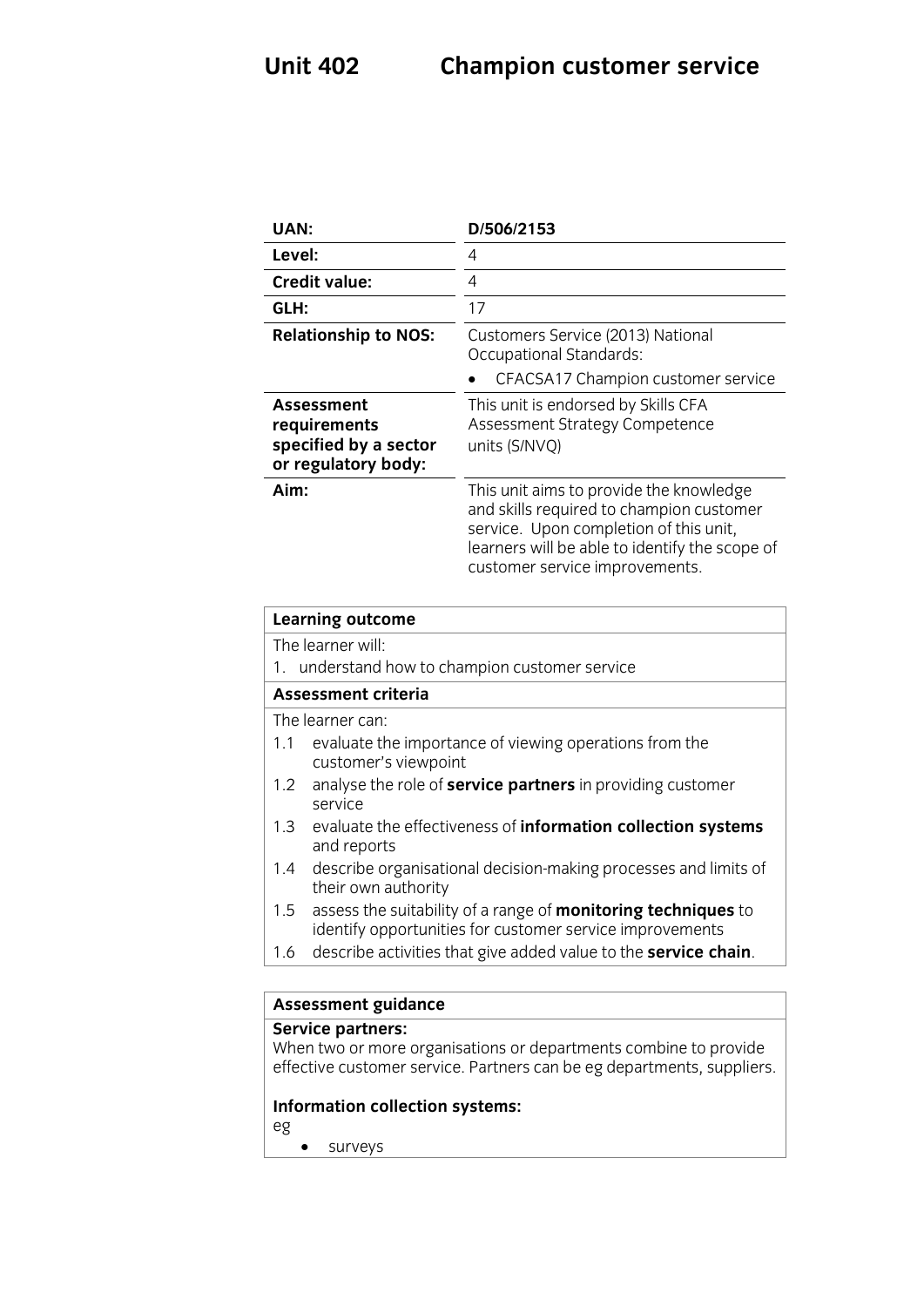- focus groups
- informal customer feedback
- observation
- financial records

### **Monitoring techniques:**

eg

- $\bullet$  KPIs
- sales figures
- returns
- complaints
- observations

### Service chain:

Is the sequence of services delivered by an organisation for each Is the sequence of services demonstrated by an organisation for each individual in order that a common goal is achieved individual in order that a common goal is achieved.

- 
- **Evidence may** be supplied by:<br> **•** questioning<br> **•** professional discussion • professional discussion
	- reflective account
	- monitoring techniques
	- report on championing customer service
	- organisational policies and procedures\*
	- legislative and regulatory requirements\*<br>• organisational documentation\*
	- organisational documentation\*

## **Learning outcome**<br>The learner will:

2. be able to identify the scope for improvements to customer 2. be able to identify the scope for improvements to customer service<br>Assessment criteria

The learner can:

- 2.1 monitor customer service delivery to identify issues that are important to customer service
- 2.2 analyse the implications of improvements to customer service
- 2.3 identify customer service issues relating to new products and/or 2.3 identify customer service issues relating to new products and/or services<br>2.4 identify the strategic and managerial implications of changes to
- customer service and the service offer. customer service and the service offer.

## **Assessment guidance**

- **Evidence** may be supplied by:
	- witness testimony
	- questioning<br>• professional
	- professional discussion
	- reflective account<br>• customer feedbac
	- customer feedback
	- report on championing customer service
	- organisational policies and procedures\*